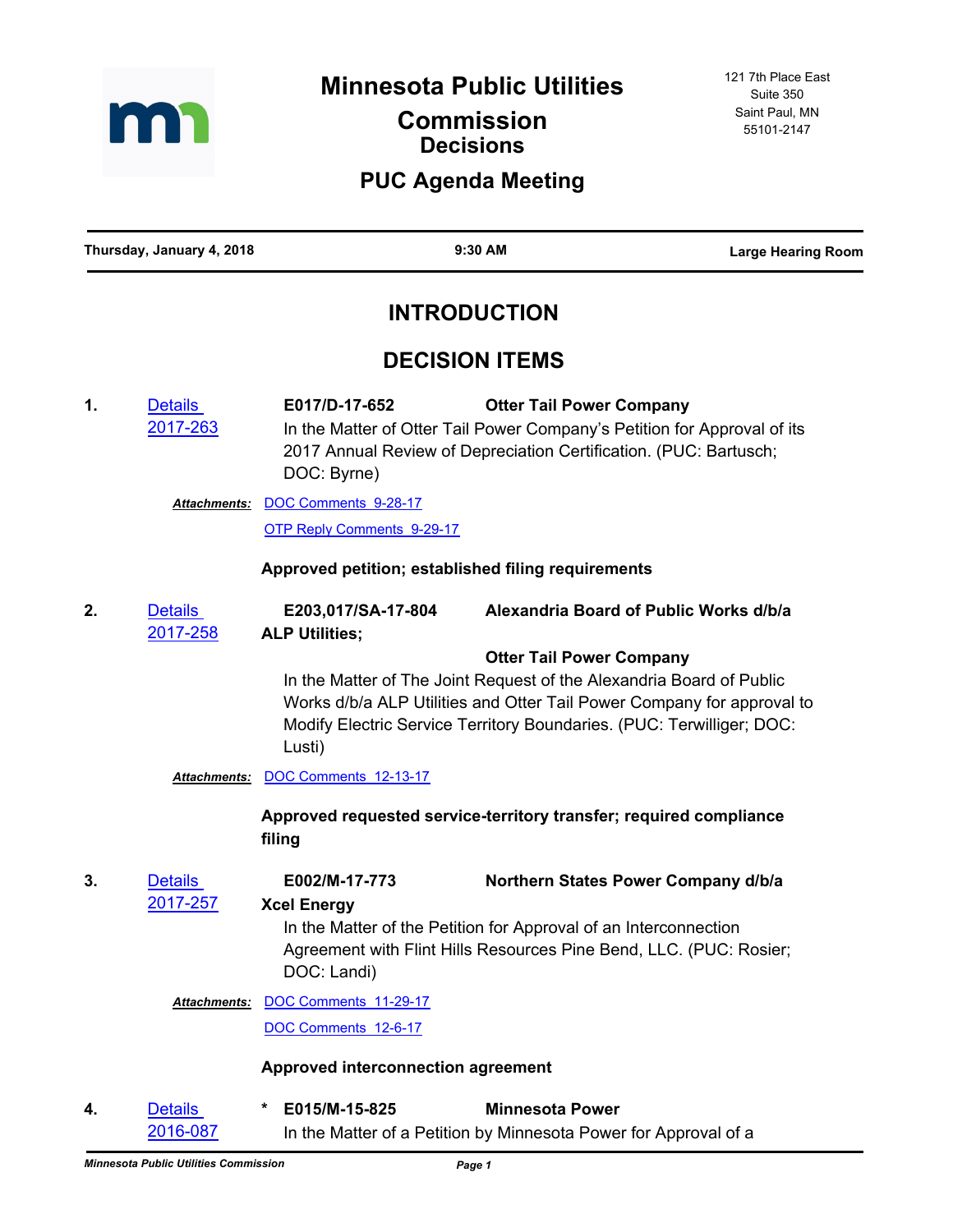[2017-262](http://minnesotapuc.legistar.com/gateway.aspx?m=l&id=/matter.aspx?key=2723)

Community Solar Garden Program.

Has the Company met the Requirements of Order Points 8, and 10, from the Commission's July 27, 2016 Order, with its October 3, 2016 Compliance Filing? (PUC: **Bahn**)

#### *Attachments:* [Briefing Papers](http://minnesotapuc.legistar.com/gateway.aspx?M=F&ID=5c1f68f3-c066-4529-aaf9-5e76bc8ec480.pdf)

#### **Found that Minnesota Power complied with prior order**

**5.** Details

**\* IP6984/WS-17-749 Flying Cow Wind, LLC**

In the Matter of the Application of Flying Cow Wind, LLC for a Site Permit for the up to 152 MW Bitter Root Wind Project and Associated Facilities in Yellow Medicine County, Minnesota.

- 1. Should the Commission accept the site permit application as substantially complete?
- 2. What procedural process should the Commission authorize for evaluation of the site permit application?
- 3. Should the Commission vary the time limits of its rules that relate to application completeness and draft permit issuance? (PUC: **Panait**)

#### *Attachments:* [Briefing Papers](http://minnesotapuc.legistar.com/gateway.aspx?M=F&ID=05fe7d74-154c-4f60-b3b4-8af09f46344f.pdf)

### **Accepted application as substantially complete; authorized informal process; varied rules**

**6.** Details [2016-178](http://minnesotapuc.legistar.com/gateway.aspx?m=l&id=/matter.aspx?key=2375) **\* G002/GP-16-656 Xcel Energy** In the Matter of the Xcel Energy Request for Permit Amendment of the Black Dog Natural Gas Pipeline Route Permit.

> Should the Commission grant the requested route permit amendment? (PUC: **DeBleeckere**)

#### **Attachments: [Briefing Papers](http://minnesotapuc.legistar.com/gateway.aspx?M=F&ID=b7a2232f-b6c7-4d64-ac26-9c82833a0e12.pdf)**

#### **Granted route-permit amendment**

**7.** Details [2017-152](http://minnesotapuc.legistar.com/gateway.aspx?m=l&id=/matter.aspx?key=2613) **\*\* IP6946/WS-17-410 Freeborn Wind Energy LLC** In the Matter of the Application of Freeborn Wind Energy LLC for a Large Wind Energy Conversion System Site Permit for the 84 MW Freeborn Wind Farm in Freeborn County.

> Should the Commission issue a preliminary draft site permit for the Freeborn Wind Farm Project? (PUC: **Kaluzniak**)

#### **Attachments: [Briefing Papers](http://minnesotapuc.legistar.com/gateway.aspx?M=F&ID=51877879-664f-44b4-aa43-eb9aff5a7f11.pdf)**